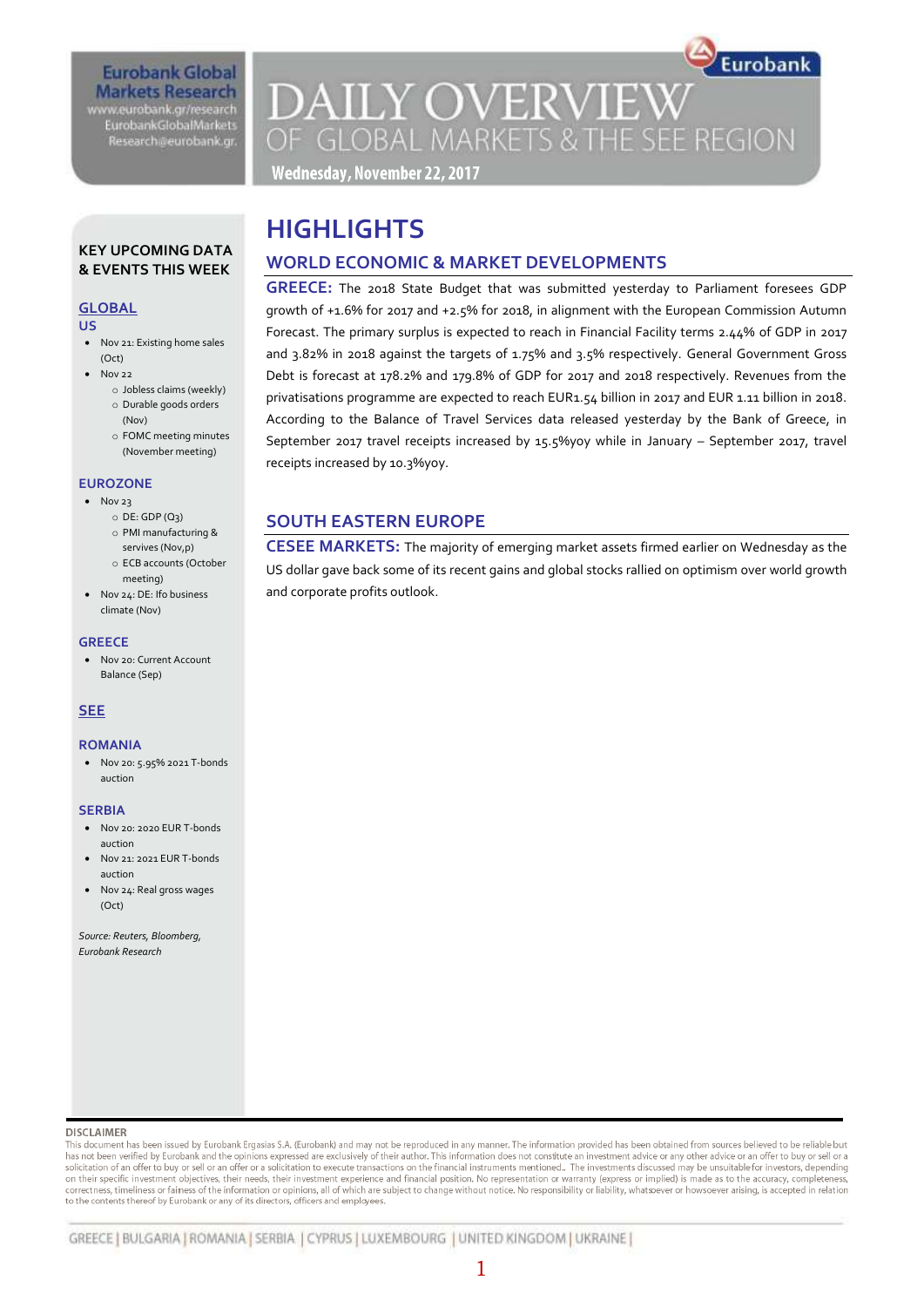November 22, 2017







Source: Reuters, Bloomberg, Eurobank Research

# **Latest world economic & market developments**

OF GLOBAL MARKETS & THE SEE REGION

#### **GREECE**

**AILY OVERVIEW** 

The 2018 State Budget that was tabled yesterday to Parliament foresees GDP growth of +1.6% for 2017 and +2.5% for 2018, in alignment with the European Commission Autumn Forecast. The primary surplus is expected to reach in Financial Facility terms 2.44% of GDP in 2017 and 3.82% in 2018 above the programme targets of 1.75% and 3.5% respectively. It is noted that the figure for the 2017 primary surplus incorporates the social dividend of EUR1.4 billion that will be granted to low income persons, pensioners and the Public Power Corporation for the coverage of services of general interest. General Government Gross Debt is forecast at 178.2% and 179.8% of GDP for 2017 and 2018 respectively. Revenues from the privatisations programme are expected to reach EUR1.54 billion in 2017 and EUR 1.11 billion in 2018, downwards revised from the Medium Term Fiscal Strategy 2018-2021 submitted in May 2017 (EUR1.61 billion and EUR1.12 billion respectively). In other news, according to the Balance of Travel Services data released yesterday by the Bank of Greece, in September 2017 travel receipts increased by 15.5%yoy with receipts from both EU28 and non-EU28 increasing by 12.4%yoy and 26.9%yoy respectively. In January – September 2017, travel receipts increased by 10.3%yoy due to an increase of 14.0% in EU28 receipts and 3.9% in non-EU28 receipts. Taking into consideration that January – September travel receipts account for c.90% of total annual receipts, we can expect that tourism will provide strong support to the economic recovery in the current year with annual growth of travel receipts in the area of 10%.

[andimitriadou@eurobank.gr](mailto:andimitriadou@eurobank.gr)

Eurobank

## **Latest economic & market developments in the CESEE region CESEE MARKETS**

The majority of emerging market assets firmed earlier on Wednesday as the US dollar gave back some of its recent gains and global stocks rallied on optimism over world growth and corporate profits outlook. Higher oil prices also provided support to energy shares. On the flipside, CESEE assets were mixed earlier today. In FX markets, the Turkish lira came under renewed pressure amid increased worries over deteriorating ties with the US ahead of a US trial of a Turkish gold trader who is accused of violating US sanctions on Iran. Adding to the currencies woes has been the lack of more aggressive monetary tightening by the Central Bank despite already well above target inflation and the lira's recent depreciation. Against this backdrop, the USD/TRY hit a new record high near 3.9815 in Asian trade, before recoiling slightly around levels of 3.9640 in European markets.

In other news, the Central Bank of Hungary (MNB) maintained all interest rates unchanged at its MPC meeting yesterday, in line with market expectations. In more detail, the key (base) policy rate stayed at the current record low level of 0.90%, the overnight deposit rate at -0.15% and the overnight and 1-week collateralized lending rates at 0.90%. However, the Committee decided to further ease monetary conditions via the use of its unconventional tools, announcing the introduction of new unconditional interest rate swap (IRS) facilities with five and ten-year maturities from the beginning of January 2018 and a targeted mortgage bonds purchasing programme with maturities of three years or more aimed at pushing longer-dated government yields lower and supporting fixed-rate loans.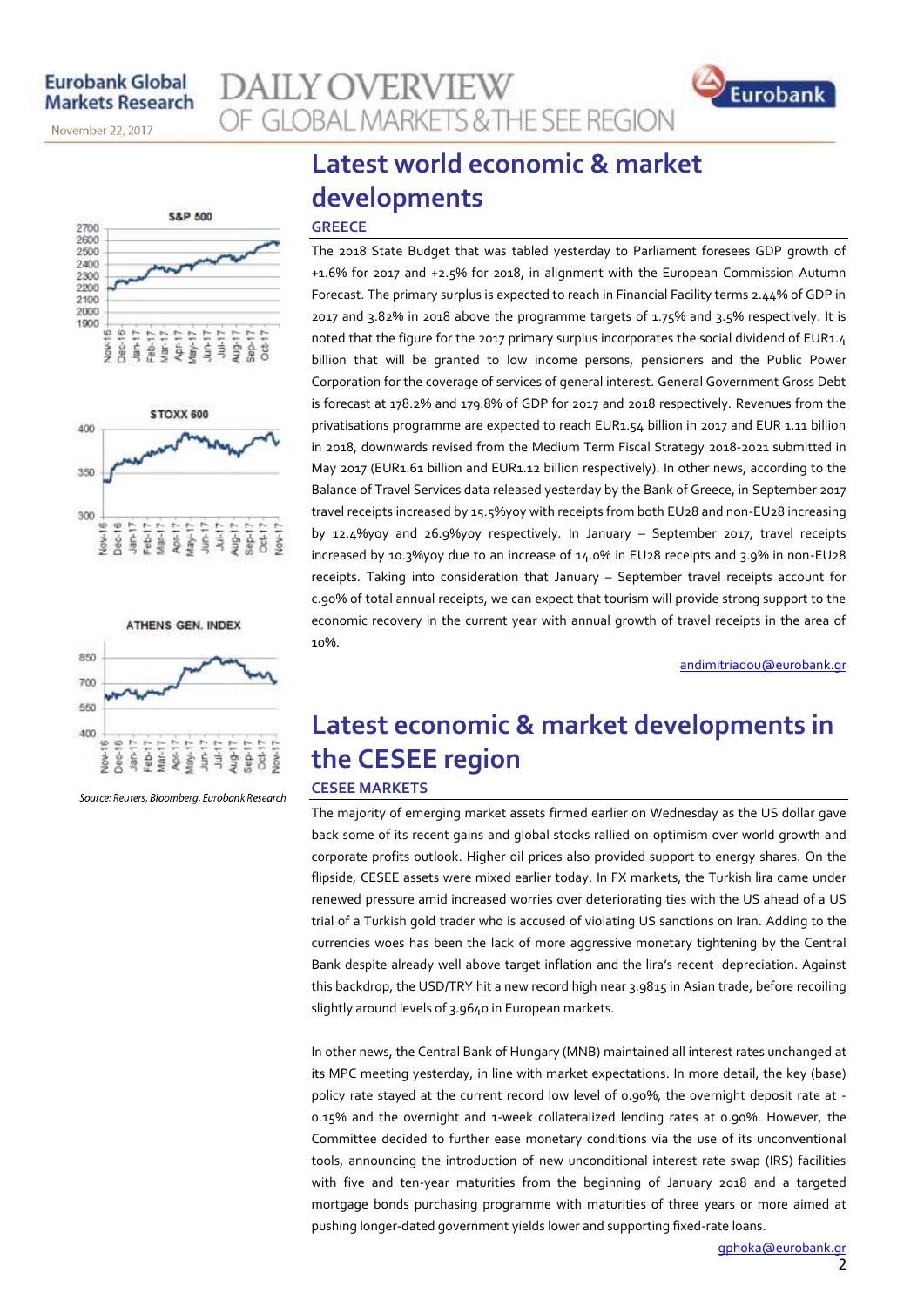## **Eurobank Global Markets Research**

November 22, 2017

**DAILY OVERVIEW**<br>OF GLOBAL MARKETS & THE SEE REGION



### **GLOBAL MARKETS**

| <b>GLOBAL MARKETS</b> |          |      |             |                |        |      |             |                         |      |              |                 |                    |      |      |             |
|-----------------------|----------|------|-------------|----------------|--------|------|-------------|-------------------------|------|--------------|-----------------|--------------------|------|------|-------------|
| <b>Stock markets</b>  |          |      |             | <b>FOREX</b>   |        |      |             | <b>Government Bonds</b> |      |              |                 | <b>Commodities</b> |      |      |             |
|                       | Last     | ΔD   | <b>AYTD</b> |                | Last   | ΔD   | <b>AYTD</b> | (yields)                | Last | <b>ADbps</b> | <b>AYTD bps</b> |                    | Last | ΔD   | <b>AYTD</b> |
| S&P 500               | 2596.12  | 0.5% | 16.0%       | <b>EUR/USD</b> | 1.174  | 0.1% | 11.6%       | $UST - 10vr$            | 2.34 | -2           | $-10$           | GOLD               | 1283 | 0.5% | 11.4%       |
| Nikkei 225            | 22416.48 | 0.7% | 17.3%       | GBP/USD        | 1.3257 | 0.2% | 7.3%        | Bund-10vr               | 0.35 | $-2$         | 14              | <b>BRENT CRUDE</b> | 63   | 0.7% | 10.3%       |
| <b>STOXX 600</b>      | 388.91   | 0.7% | 7.6%        | USD/JPY        | 112.29 | 0.3% | 4.2%        | $JGB - 10vr$            | 0.03 |              |                 | <b>LMEX</b>        | 3214 | 0.2% | 20.8%       |

### **CESEE MARKETS**

| <b>SERBIA</b>         |                |              |                  | <b>ROMANIA</b>        |                    |                  |                    | <b>BULGARIA</b>            |                    |                      |                    |  |
|-----------------------|----------------|--------------|------------------|-----------------------|--------------------|------------------|--------------------|----------------------------|--------------------|----------------------|--------------------|--|
| <b>Money Market</b>   |                |              |                  | <b>Money Market</b>   |                    |                  |                    | <b>Money Market</b>        |                    |                      |                    |  |
| <b>BELIBOR</b>        | Last           | <b>ADbps</b> | ∆YTD bps         | <b>ROBOR</b>          | Last               | <b>ADbps</b>     | <b>AYTD bps</b>    | <b>SOFIBOR</b>             | Last               | <b>ADbps</b>         | <b>AYTD bps</b>    |  |
| T/N                   | 2.51           | 0            | $-49$            | O/N                   | 1.88               | $-23$            | 132                | <b>LEONIA</b>              | 0.01               | 0                    | 1                  |  |
| 1-week                | 2.60           | $-1$         | $-57$            | 1-month               | 2.12               | $-4$             | 136                | 1-month                    | $-0.26$            | $\boldsymbol{0}$     | $-10$              |  |
| 1-month               | 2.80           | $-1$         | $-55$            | 3-month               | 2.16               | $-2$             | 126                | 3-month                    | $-0.18$            | 0                    | $-11$              |  |
| 3-month               | 3.07           | $-2$         | $-40$            | 6-month               | 2.28               | 0                | 117                | 6-month                    | $-0.05$            | $\boldsymbol{0}$     | $-13$              |  |
| 6-month               | 3.25           | $\mathbf{1}$ | $-41$            | 12-month              | 2.33               | $-1$             | 108                | 12-month                   | 0.33               | 0                    | -8                 |  |
| <b>RS Local Bonds</b> |                |              |                  | <b>RO Local Bonds</b> |                    |                  |                    | <b>BG Local Bonds</b>      |                    |                      |                    |  |
|                       | Last           | <b>ADbps</b> | ∆YTD bps         |                       | Last               | <b>ADbps</b>     | <b>AYTD bps</b>    | (yields)                   | Last               | <b>ADbps</b>         | <b>∆YTD bps</b>    |  |
| 3Y RSD                | 4.11           | $\it 1$      | $-97$            | 3Y RON                | 3.37               | 0                | 185                | 3Y BGN                     | $-0.29$            | $\overline{2}$       | $-44$              |  |
| 5Y RSD                | 4.51           | $\cal O$     | $-84$            | 5Y RON                | 3.78               | 0                | 136                | 5Y BGN                     | $-0.07$            | $\overline{2}$       | $-57$              |  |
| 7Y RSD                | 4.88           | $\mathbf{1}$ | $-75$            | 10Y RON               | 4.59               | 0                | 111                | 10Y BGN                    | 0.93               | 0                    | $-98$              |  |
| <b>RS Eurobonds</b>   |                |              |                  | <b>RO Eurobonds</b>   |                    |                  |                    | <b>BG Eurobonds</b>        |                    |                      |                    |  |
|                       | Last           | <b>ADbps</b> | ∆YTD bps         |                       | Last               | <b>ADbps</b>     | ∆YTD bps           |                            | Last               | <b>ADbps</b>         | <b>∆YTD bps</b>    |  |
| USD Feb-20            | 2.95           | 0            | $-126$           | <b>EUR Oct-25</b>     | 1.67               | 0                | $-46$              | <b>EUR Mar-22</b>          | 0.00               | 0                    | $-87$              |  |
| USD Nov-24            | 6.04           | $-31$        | $-23$            | USD Jan-24            | 3.16               | $\it{O}$         | $-73$              | <b>EUR Sep-24</b>          | 0.01               | $\mathbf{-1}$        | $-167$             |  |
| <b>CDS</b>            |                |              |                  | <b>CDS</b>            |                    |                  |                    | <b>CDS</b>                 |                    |                      |                    |  |
|                       | Last           | <b>ADbps</b> | <b>AYTD bps</b>  |                       | Last               | <b>ADbps</b>     | <b>AYTD bps</b>    |                            | Last               | <b>ADbps</b>         | <b>AYTD bps</b>    |  |
| 5-year                | 133            | $-1$         | $-75$            | 5-year                | 98                 | 0                | $-12$              | 5-year                     | 96                 | 0                    | -56                |  |
| $10$ -year            | 181            | $-1$         | $-74$            | $10$ -year            | 153                | 0                | $\mathcal{O}$      | 10-year                    | 151                | $-1$                 | $-43$              |  |
| <b>STOCKS</b>         |                |              |                  | <b>STOCKS</b>         |                    |                  |                    | <b>STOCKS</b>              |                    |                      |                    |  |
|                       | Last           | ΔD           | <b>AYTD</b>      |                       | Last               | $\Delta D$       | <b>AYTD</b>        |                            | Last               | ΔD                   | <b>AYTD</b>        |  |
| BELEX15               | 728.6          | $-0.73%$     | 1.56%            | <b>BET</b>            | 7821.9             | 0.10%            | 10.40%             | <b>SOFIX</b>               | 670.0              | 0.12%                | 14.25%             |  |
| <b>FOREX</b>          |                |              |                  | <b>FOREX</b>          |                    |                  |                    | <b>FOREX</b>               |                    |                      |                    |  |
|                       | Last           | ΔD           | <b>AYTD</b>      |                       | Last               | ΔD               | <b>AYTD</b>        |                            | Last               | ΔD                   | <b>AYTD</b>        |  |
| <b>EUR/RSD</b>        | 118.61         | $-0.01%$     | 4.09%            | <b>EUR/RON</b>        | 4.6493             | $-0.03%$         | $-2.37%$           | USD/BGN                    | 1.6662             | 0.06%                | 11.54%             |  |
|                       | BELEX15 Index  |              | <b>BET Index</b> |                       |                    |                  | <b>SOFIX Index</b> |                            |                    |                      |                    |  |
| 800                   |                |              | 9400<br>8900     |                       |                    |                  | 800                |                            |                    |                      |                    |  |
| 750                   |                |              |                  | 8400                  |                    |                  |                    | 700                        |                    |                      |                    |  |
|                       |                |              |                  | 7900                  |                    |                  |                    | 600                        |                    |                      |                    |  |
| 700                   |                |              | 7400<br>6900     |                       |                    |                  |                    |                            |                    |                      |                    |  |
| 650                   |                |              |                  | 6400                  |                    |                  |                    | 500                        |                    |                      |                    |  |
| 600                   |                |              |                  | 5900                  |                    |                  |                    | 400                        |                    |                      |                    |  |
| Nov-16                | Feb-17         | $May-17$     | Aug-17           | Nov-16                | $Jan-17$<br>Mar-17 | May-17<br>Jul-17 | Sep-17<br>Nov-17   | Nov-16                     | $Jan-17$<br>Mar-17 | $Jul-17$<br>$May-17$ | $Sep-17$           |  |
|                       |                |              |                  |                       |                    |                  |                    |                            |                    |                      |                    |  |
|                       | <b>EUR/RSD</b> |              |                  |                       |                    |                  |                    |                            |                    |                      |                    |  |
| 126                   |                |              |                  | 4.70                  | <b>EUR/RON</b>     |                  |                    | <b>USD/BGN</b><br>1.90 $T$ |                    |                      |                    |  |
| 124                   |                |              |                  | 4.65<br>4.60          |                    |                  |                    | 1.85                       |                    |                      |                    |  |
| 122                   |                |              |                  | 4.55                  |                    |                  |                    | 1.80                       |                    |                      |                    |  |
|                       |                |              |                  | 4.50                  |                    |                  |                    | 1.75                       |                    |                      |                    |  |
| 120                   |                |              |                  | 4.45                  |                    |                  |                    | 1.70<br>1.65               |                    |                      |                    |  |
| 118                   |                |              |                  | 4.40<br>4.35          |                    |                  |                    | 1.60                       |                    |                      |                    |  |
| Nov-16                | Feb-17         | $May-17$     | Aug-17<br>Nov-17 |                       |                    |                  |                    |                            |                    |                      |                    |  |
|                       |                |              |                  | Nov-16                | Feb-17             | $May-17$         | Nov-17<br>Aug-17   | Nov-16                     | Feb-17             | $May-17$             | Aug-17<br>$Nov-17$ |  |
|                       |                |              |                  |                       |                    |                  |                    |                            |                    |                      |                    |  |

Source: Reuters, Bloomberg, Eurobank Economic Analysis and Financial Markets Research Data updated as of 17:00 EST of previous session